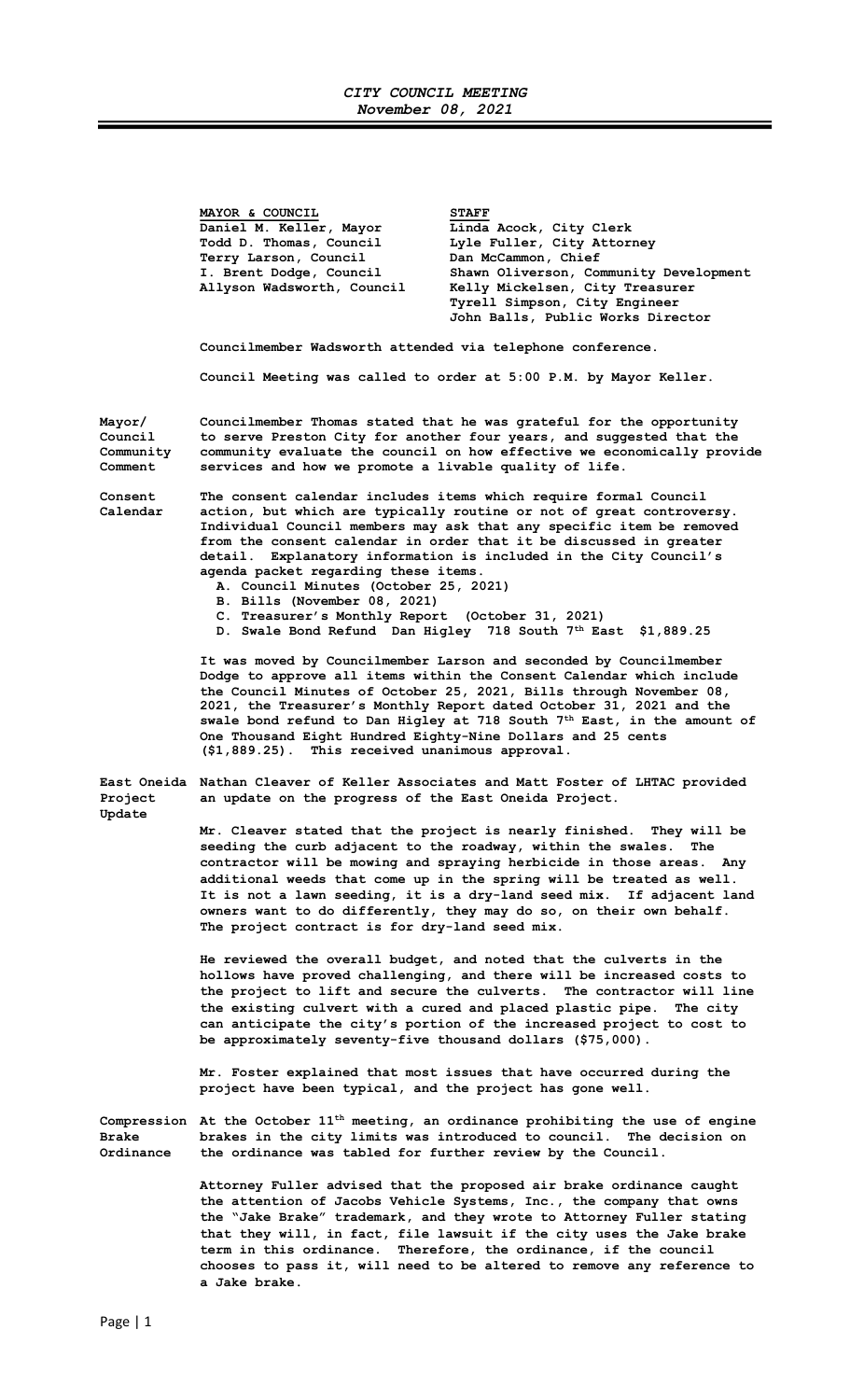Councilmember Thomas stated that, from his research, he would like to see the speed issue addressed before an ordinance restricting the compression brakes.

Councilmember Wadsworth stated that compression brakes are important, and is concerned about the safety issues of restricting compression brakes.

Councilmember Dodge stated that he would like to see the speed reduced, and the sight distance at the intersection improved before an ordinance is enacted.

Councilmember Larson stated that the speed needs to be addressed first. He cannot support an ordinance restricting the compression brakes.

It was moved by Councilmember Wadsworth and seconded by Councilmember Larson to deny the Ordinance restricting compression brakes. The vote was as follows:

| Councilmember Thomas    | Aye |
|-------------------------|-----|
| Councilmember Larson    | Aye |
| Councilmember Wadsworth | Aye |
| Councilmember Dodge     | Aye |

Motion passed by unanimous vote.

Community It was moved by Councilmember Wadsworth and seconded by Councilmember Foundation to move forward with the creation of a Community Foundation, have Attorney Fuller do the necessary paperwork to form a  $501(c)$  (3), and to provide one thousand dollars (\$1,000) to seed the implementation of the foundation. This received unanimous approval.

Transport- Jeff Sorenson of Keller Associates presented the Transportation Plan<br>Ation 3tudy to the City Council. He explained that this is a living Study to the City Council. He explained that this is a living Plan document, that is beneficial to Preston City, and that it should be Study reviewed and updated.

> It was moved by Councilmember Larson and seconded by Councilmember Thomas to accept the Transportation Plan Study as presented to council and to authorize Mayor Keller to sign the Project Completion, Project Document Summary. This received unanimous approval.

Class- Attorney Fuller presented the State of Idaho's settlement agreement and Action sign-on form regarding the opioid lawsuit. Johnson & Johnson, Cardinal Opioid Health, McKesson and MerisourceBergen are the Settling Defendants. Lawsuit

> The State of Idaho is proposing to allocate the funds of the settlement with 40% going to the State, 40% going to participating local governments, and 20% to the participating regional public health districts.

> It was moved by Councilmember Thomas and seconded by Councilmember Dodge to accept the State of Idaho's Settlement Agreement and authorize Mayor Keller to sign the Sign-On Form. The vote was as follows:

| Councilmember Thomas    | Aye        |
|-------------------------|------------|
| Councilmember Larson    | <u>Aye</u> |
| Councilmember Wadsworth | Aye        |
| Councilmember Dodge     | Aye        |

Motion passed by unanimous vote.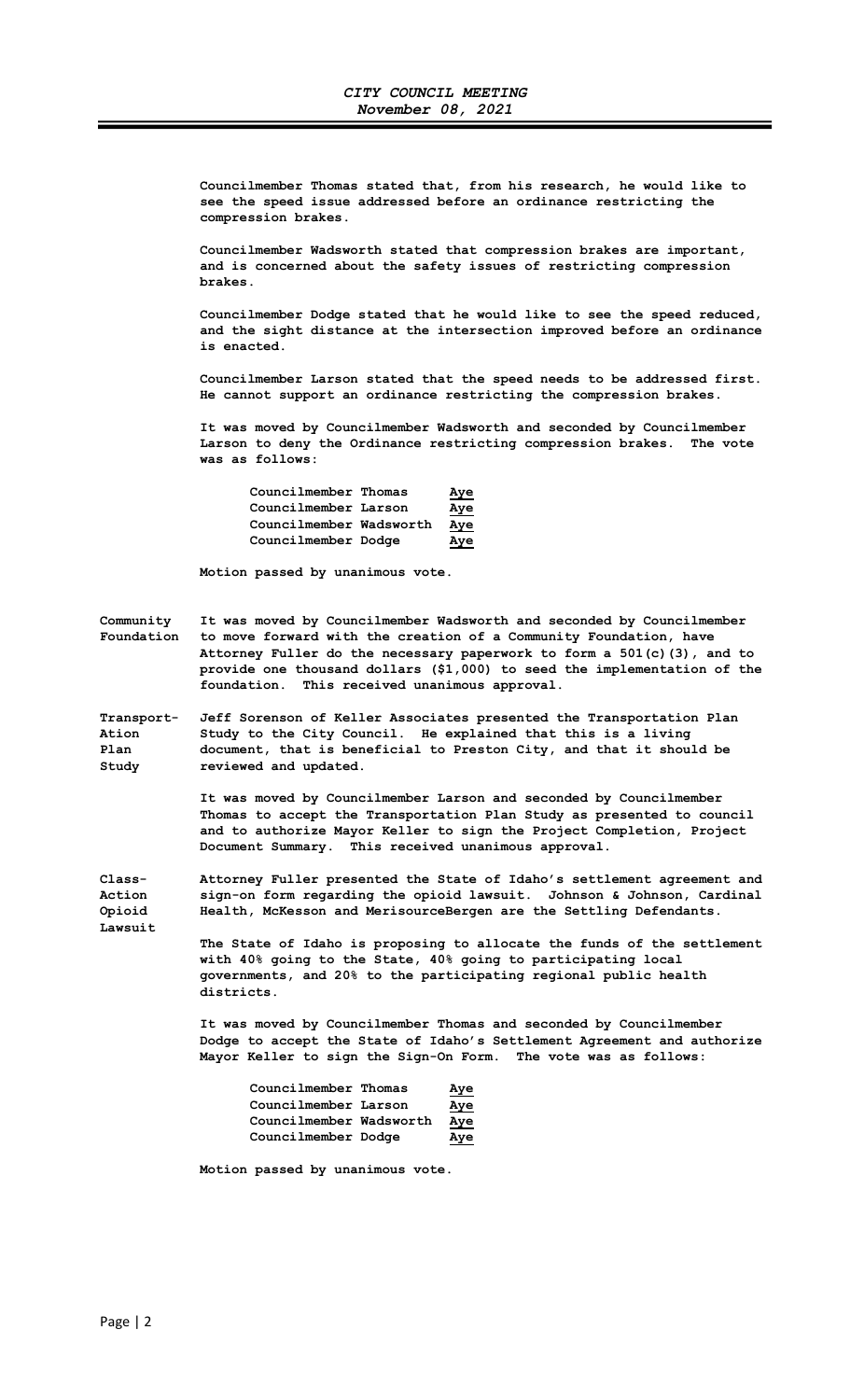| <b>Business</b><br>Licenses                                     | It was moved by Councilmember Wadsworth and seconded by Councilmember<br>Dodge to approve the following business licenses:                                                                                                                                                                                                                                                                                                                                                                                                                                                                                                                                               |  |  |  |  |
|-----------------------------------------------------------------|--------------------------------------------------------------------------------------------------------------------------------------------------------------------------------------------------------------------------------------------------------------------------------------------------------------------------------------------------------------------------------------------------------------------------------------------------------------------------------------------------------------------------------------------------------------------------------------------------------------------------------------------------------------------------|--|--|--|--|
|                                                                 | PO Box 82 Smithfield UT<br>Bryce Goodin<br>(JHBD LLC)<br>Owen Tapp<br>315 E $1^{st}$ S Preston ID<br>(TNT Home Innovations LLC)                                                                                                                                                                                                                                                                                                                                                                                                                                                                                                                                          |  |  |  |  |
|                                                                 | This received unanimous approval.                                                                                                                                                                                                                                                                                                                                                                                                                                                                                                                                                                                                                                        |  |  |  |  |
| City<br><b>Beautif-</b><br>ication<br>Ideas                     | Leah Thompson, Preston ID, appeared before the Council to offer ideas<br>for improve and beautifying downtown Preston. She suggested ways to<br>improve the planter boxes, and ways to water the plants in the boxes.                                                                                                                                                                                                                                                                                                                                                                                                                                                    |  |  |  |  |
| Blue Sage<br>Planned<br>Unit Dev.<br>Storm                      | Attorney Fuller stated that the city has an agreement with the Ralphs<br>to pay the difference between 12" piping and 24" piping for the storm<br>water drainage. Since signing the agreement, the Ralphs feel that it<br>is too costly to install 24" pipe.                                                                                                                                                                                                                                                                                                                                                                                                             |  |  |  |  |
| Drain<br>Agreement                                              | Blake Atkin, attorney for the Ralphs, stated that he would like Preston<br>City to pay the difference in the costs to install the pipe.<br>He has<br>hired an engineer who has recommended 15" pipe. He does not have a<br>written proposal, but did propose that the city allow them to install<br>15″ pipe.<br>There is only a price difference between the 24" inch pipe<br>and the 15" pipe in the installation. They would not reimburse Preston<br>City for the cost difference in the pipe the city has already paid.<br>Ιf<br>the city is going to require the pipe to be 24", Mr. Atkin requested<br>that the city pay the cost difference in the installation. |  |  |  |  |
|                                                                 | After discussion, it was moved by Councilmember Thomas and seconded by<br>Councilmember Dodge that Preston City is going to stand by the present<br>Storm Water Agreement and will table any further discussion on this<br>matter until a written plan/proposal is presented. This received<br>unanimous approval.                                                                                                                                                                                                                                                                                                                                                       |  |  |  |  |
| Variance<br>Triiio<br>Group                                     | The Triiio Group has withdrawn their request for the Variance.                                                                                                                                                                                                                                                                                                                                                                                                                                                                                                                                                                                                           |  |  |  |  |
| Variance<br>Orchard On<br>Oneida                                | The Planning and Zoning Commission held a public hearing to hear<br>public testimony on a variance request by Ben Gochberg, developer<br>of the Orchard on Oneida, to vary from the required maximum lot area<br>covered by buildings, from 55% to 62.5%.                                                                                                                                                                                                                                                                                                                                                                                                                |  |  |  |  |
|                                                                 | The Planning and Zoning Commission has recommended approval of the<br>variance.                                                                                                                                                                                                                                                                                                                                                                                                                                                                                                                                                                                          |  |  |  |  |
|                                                                 | It was moved by Councilmember Dodge and seconded by Councilmember<br>Wadsworth, upon recommendation of the Planning and Zoning Commission,<br>to approve the Variance to vary from the maximum lot coverage of 55%<br>and allow 62.5% coverage. The vote was as follows:                                                                                                                                                                                                                                                                                                                                                                                                 |  |  |  |  |
|                                                                 | Councilmember Thomas<br>Aye<br>Councilmember Larson<br>Aye<br>Councilmember Wadsworth<br>Aye<br>Councilmember Dodge<br>Aye                                                                                                                                                                                                                                                                                                                                                                                                                                                                                                                                               |  |  |  |  |
| Council &<br>Dept. Head<br>Report On<br>Assigned<br>Designation | Councilmember Thomas, Councilmember Wadsworth, Community Development<br>Specialist Oliverson, Chief McCammon, Engineer Simpson, Public Works<br>Director Balls, and Treasurer Mickelsen report on their assigned<br>designations.                                                                                                                                                                                                                                                                                                                                                                                                                                        |  |  |  |  |